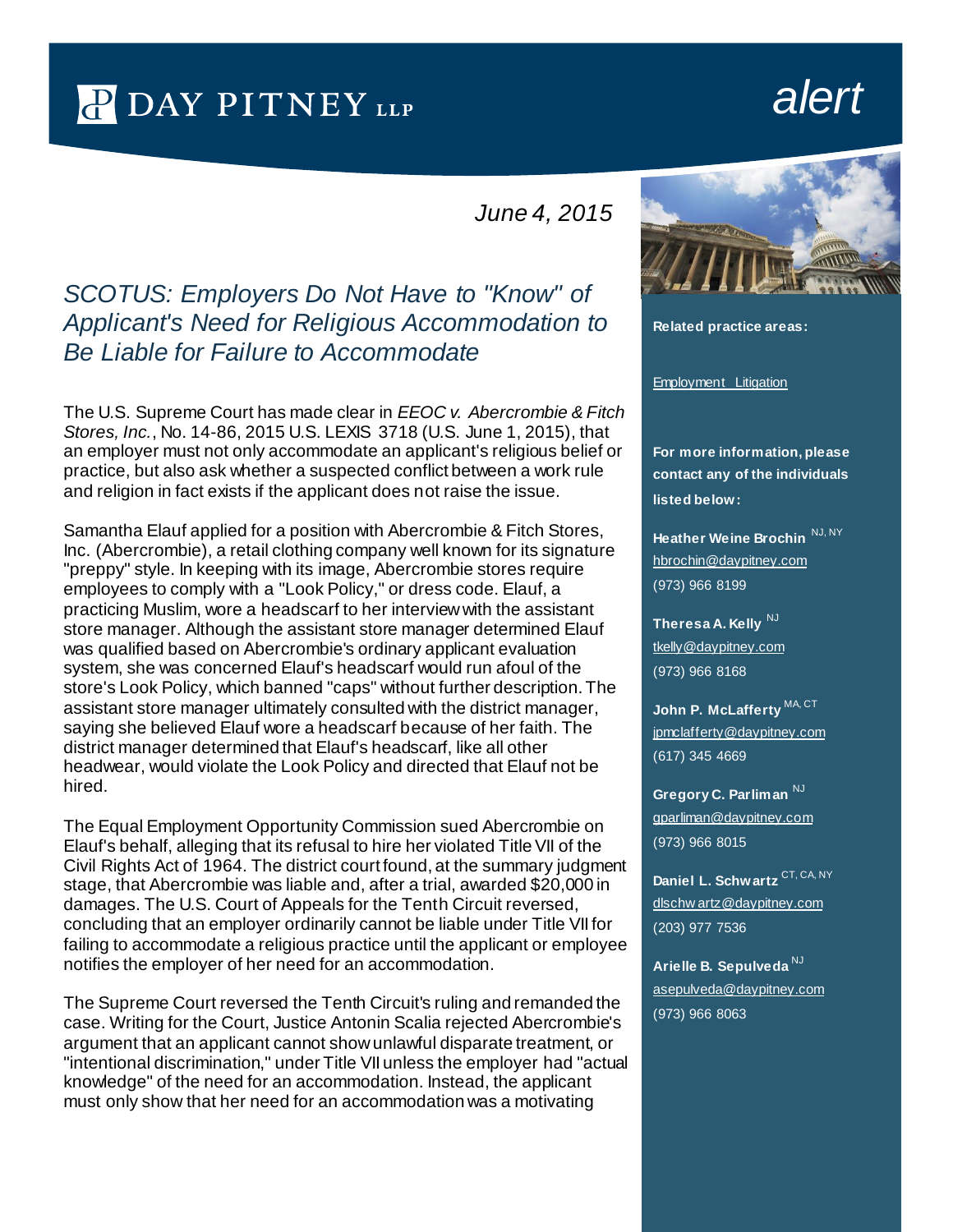factor in the employer's decision. Thus, the Court articulated the following rule for disparate treatment claims based on failure to accommodate a religious practice: "An employer may not make an applicant's religious practice, confirmed or otherwise, a factor in employment decisions."

The Court observed that Title VII prohibits an employer from failing or refusing to hire an applicant "because of" the individual's religious belief or practice (barring undue hardship). The Court noted that Title VII does not contain a knowledge requirement, whereas some other nondiscrimination statutes do, and declined to read such a requirement into the statute. The Court thus characterized the "because of" standard as prohibiting certain *motives* independent of the actor's knowledge. It observed that "an employer who acts with the motive of avoiding accommodation may violate Title VII even if he has no more than an unsubstantiated suspicion that accommodation would be needed." The Court raised, but did not resolve, the question of whether the employer must at least suspect that the practice in question is a religious practice in order to discriminate "because of" a religious practice.

Finally, the Court rejected Abercrombie's argument that a neutral policy cannot constitute disparate treatment, stating that Title VII gives religious practices "favored treatment" and "requires otherwise neutral policies to give way to the need for an accommodation."

This case places the burden squarely on employers to initiate a dialogue if there is any suspicion at all that an applicant may have religious accommodation needs. At the same time, such inquiry itself risks turning every decision not to hire a candidate into a potential religious discrimination claim. It also remains unclear what the courts will do in situations wherein the applicant's religious practice is not visible or otherwise apparent. In *Abercrombie*, the assistant store manager articulated her suspicion that Elauf wore the headscarf because of her faith. However, other religious accommodation cases may present facts where there is no possible way to prove motive without knowledge, such as when the employer had no reason to suspect the applicant may have needed an accommodation.

On Day Pitney's Employer's Law Blog, you'll find the latest in labor, employment, benefits and executive compensation law -- all from a business perspective. For employers, this is your one-stop resource for court opinions, legislation and news.

## THE EMPLOYER'S LAWBLOG

the online human resource